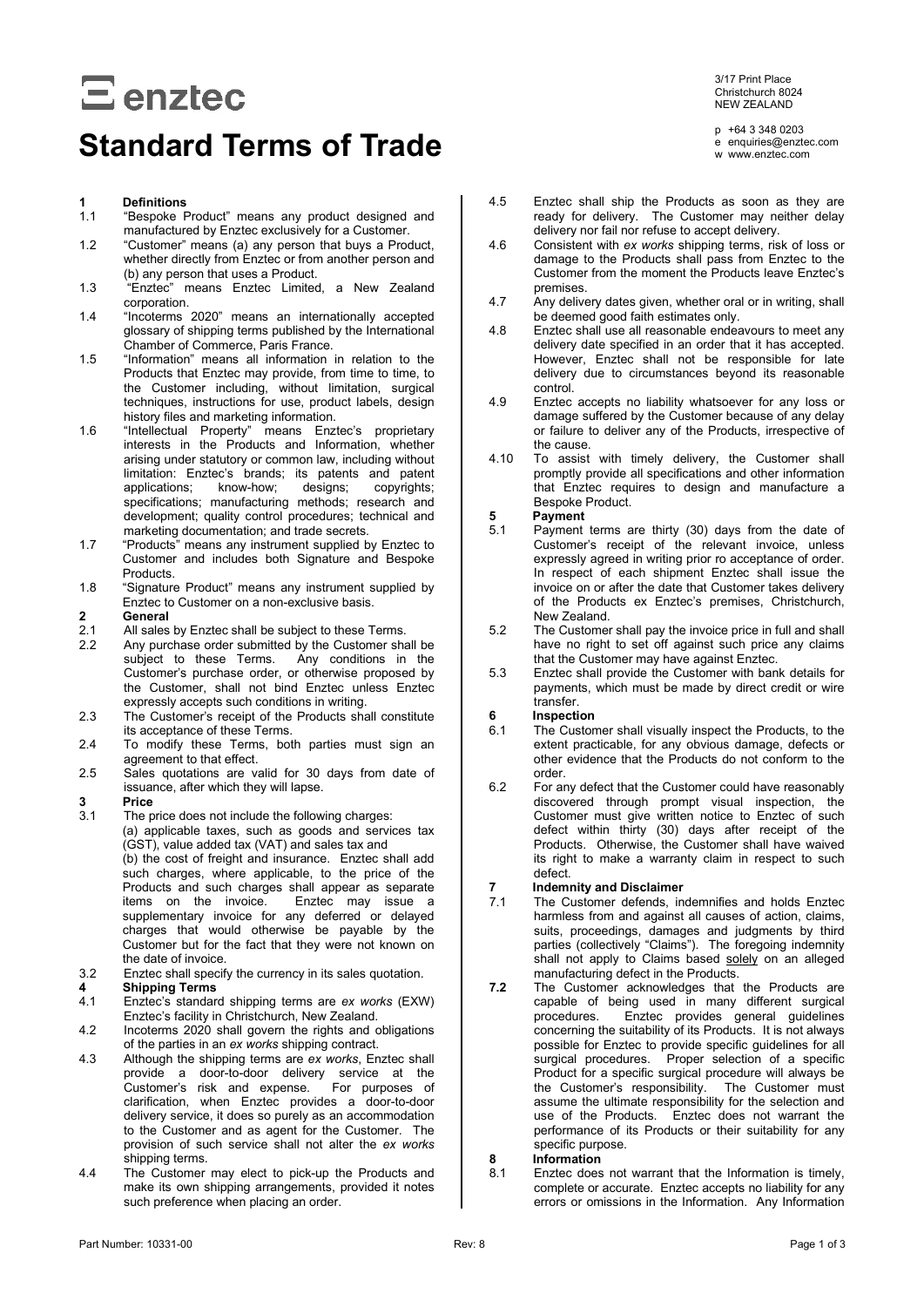# $\Xi$  enztec

# **Standard Terms of Trade**

provided shall not be deemed a warranty, representation or guarantee concerning a Product's suitability or fitness for a Customer's specific purpose. The Information shall not expand Enztec's obligations under its standard Product warranty. The Information shall not constitute a warranty that the Customer will derive any particular benefits from the Products. It is the Customer's responsibility to determine the suitability of the Products for its own use. The Customer must use its own independent judgment and assessment and should not rely on any opinions, interpretations, statements, assurances or representations in the Information or otherwise.

- <span id="page-1-0"></span>8.2 Although the Information may include surgical techniques and Product usage guidelines, Enztec cannot know the actual condition of a given patient nor the countless other variables that relate to the proper diagnosis and treatment of such patient. For that reason, the Customer shall not rely upon any Information provided by Enztec but shall rely, instead, on its own professional judgment.
- 8.3 The Customer shall keep any non-public Information (e.g. design history files, technical files) strictly confidential.

# **9 Product Changes**

- Bespoke Products will not be changed without prior approval of the Customer.
- 9.2 Signature Products may be changed from time to time without notice. Because Enztec may improve and upgrade its Products, the specifications, dimensions and Information are subject to change without notice. The foregoing shall not apply in circumstances where the Customer has (a) furnished its own specifications and information pursuant to clause [4.10](#page-0-0) and (b) it is an express condition of sale that Enztec manufacture the products to conform to the Customer's specifications and information or where additional supply agreements exist with change control provisions that may over-ride this clause.

# **10 Professional Advice**

- For the reasons mentioned in clause [8.2,](#page-1-0) Enztec does not provide professional advice concerning the Products or their use.
- 10.2 The Customer accepts responsibility for ensuring that its employees, agents and customers are appropriately trained and experienced in the use of the Products and have read any relevant Information provided by Enztec.
- 10.3 The Customer accepts responsibility for ensuring that surgeons and other end users know how to use the<br>Products. The Customer shall discharge this The Customer shall discharge this responsibility through training sessions, hands-on demonstrations and technical support.

# **11 Traceability and Product Recall**<br>11.1 Enztec has adopted Product tr

- Enztec has adopted Product traceability procedures conforming to relevant law. The Customer shall adopt its own Product traceability procedures conforming to the relevant law in the Customer's jurisdiction. The Customer shall procure its agents, dealers, distributors and any other persons to whom the Customer sells or transfers the Product, to adopt Product traceability procedures conforming to relevant law.
- 11.2 In the event that Enztec initiates a Product recall, the Customer shall provide reasonable and timely assistance to Enztec to enable Enztec to comply with its regulatory obligations with respect to the Products. Without limiting the generality of the foregoing, the Customer shall provide Enztec with contact details for customers and other persons further down the distribution chain, including the end user.
- **12 Limitation of Liability**

3/17 Print Place Christchurch 8024 NEW ZEALAND

p +64 3 348 0203 e enquiries@enztec.com w www.enztec.com

- 12.1 The Customer shall strictly comply with any instructions for use, care and maintenance, trouble shooting, warnings and safety procedures provided by Enztec. Where appropriate, the Customer shall pass any such instructions to its customers and end users and the Customer shall use its best endeavours to ensure that they comply with such instructions. Enztec shall not be liable for any costs or damages incurred by any person because of such person's failure to comply with such instructions.
- 12.2 To the maximum extent allowed by law, Enztec disclaims liability for direct, indirect, incidental, special or consequential costs or damages of any kind. Without limiting the generality of the foregoing, Enztec disclaims liability for: (a) Damages to person or property caused by a Product; or (b) Damages resulting from the inability to use the Product, including loss of profits, loss of operations whether incurred by the Customer, its employees or a third party.
- 12.3 The liability of Enztec under any circumstance shall not exceed the original purchase price paid by the Customer for the Product giving rise to such liability.

# **13 Warranty**

- All Products sold are subject to Enztec's standard warranty, which covers defects in materials and workmanship. The term of such warranty is 12 months from date of shipment *ex works* Christchurch. However, if the Instructions for Use in respect to the Product specify a different term, the Instructions for Use shall govern.
- 13.2 Enztec's warranty contains important exclusions, disclaimers and limitations of liability. Enztec has posted a copy of its warranty on its website. The Customer may also obtain a copy directly from Enztec.

## **14 Bespoke Products**

- <span id="page-1-1"></span>In relation to a Bespoke Product, the Customer acknowledges that: (a) Enztec is not responsible for developing the information and specifications furnished by the Customer; (b) Enztec does not possess the clinical skills to determine the completeness and accuracy of such information and specifications; (c) Enztec is not in a position to know all relevant details, applications and circumstances relating to a Bespoke Product; and (d) Enztec may not know whether a Bespoke Product is suitable for all purposes intended by the Customer.
- 14.2 Enztec undertakes to use its skill and experience to manufacture Bespoke Products to meet the Customer's requirements. However, in recognition of clause [14.1,](#page-1-1) Enztec expressly disclaims any liability of any kind, nature or description resulting from the use of a Bespoke Product.
- 14.3 Enztec shall provide development and manufacturing services on a best endeavours basis only, and entirely at the Customer's risk. The Customer agrees that Enztec shall not be liable for any errors or omissions in rendering such development and manufacturing services.

# **15 Intellectual Property**

Customer hereby acknowledges Enztec's ownership of the Intellectual Property. The Customer disclaims any interest in the Intellectual Property. The Customer shall not challenge the validity of the Intellectual Property. The Customer shall not take or support any action prejudicial to the Intellectual Property or Enztec's interests therein.